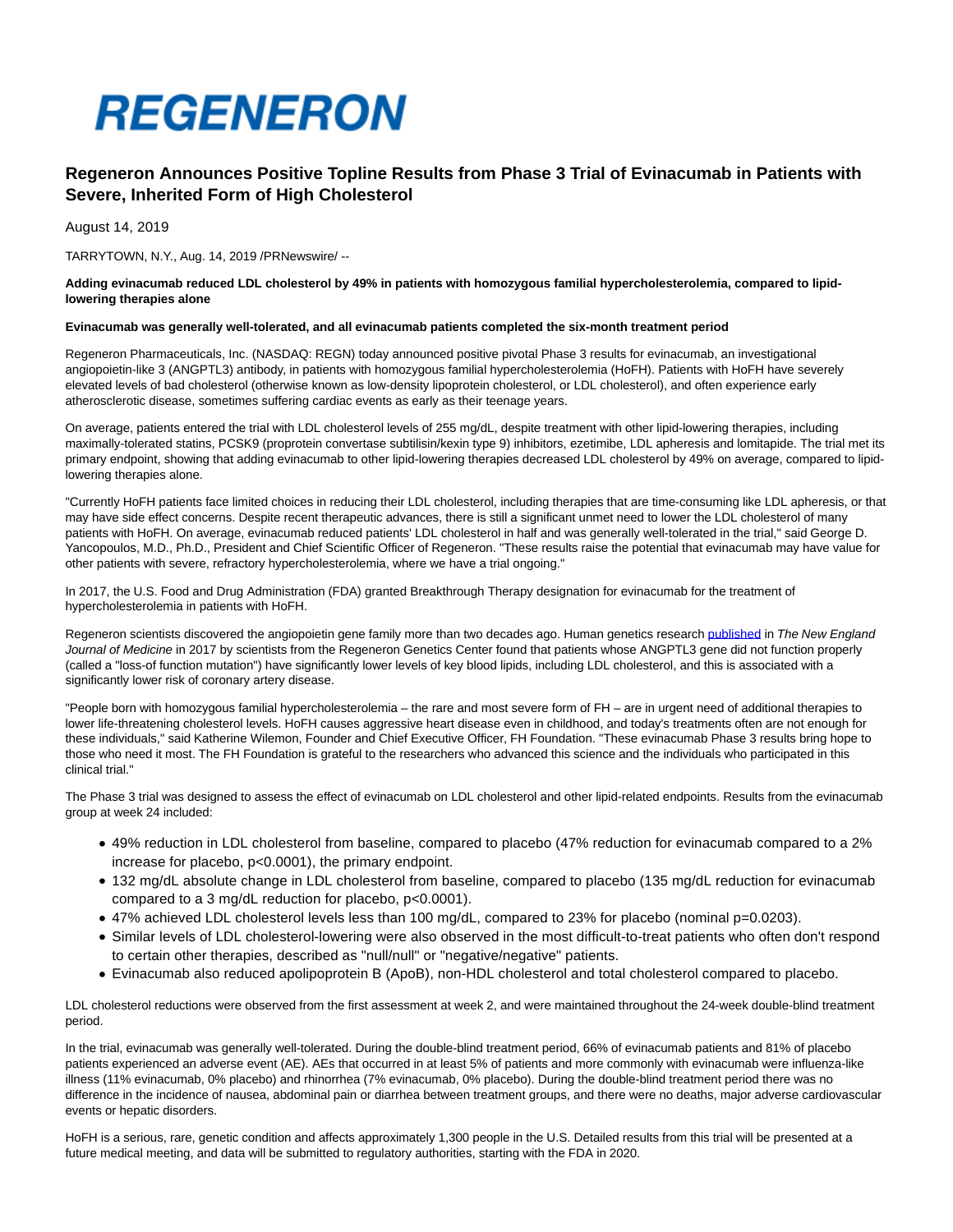#### **About Evinacumab**

Evinacumab is an investigational, fully-human, monoclonal antibody that specifically binds to angiopoietin-like protein 3 (ANGPTL3). ANGPTL3 acts as an inhibitor of lipoprotein lipase and endothelial lipase, and appears to play a central role in lipoprotein metabolism. It is currently being studied in patients with HoFH (Phase 3), refractory hypercholesterolemia (Phase 2) and severe hypertriglyceridemia (Phase 2).

### **About the ELIPSE HoFH Trial**

ELIPSE HoFH is an ongoing Phase 3 randomized, double-blind, placebo-controlled, parallel-group trial evaluating the efficacy and safety of evinacumab 15 mg/kg administered intravenously every four weeks in 65 patients aged 12 years or older with HoFH (43 evinacumab, 22 placebo). The primary endpoint is reduction of LDL cholesterol with evinacumab 15 mg/kg compared to placebo after 24 weeks. Secondary endpoints evaluate safety, tolerability and pharmacokinetics (PK), as well as the efficacy of evinacumab on LDL cholesterol goal attainment and other lipid parameters (including ApoB and non-HDL cholesterol) and whether patients met criteria for needing LDL apheresis. The trial was not powered to evaluate the effect of evinacumab on cardiovascular events.

The average age of patients entering the trial was 42 years (range: 12 to 75). In the evinacumab treatment group, 98% of patients were on statins, 81% were on PCSK9 inhibitors, 75% were on ezetimibe, 33% were on LDL apheresis and 26% were on lomitapide. In addition, 35% of evinacumab patients had the most severe, "null/null" form of HoFH.

The trial has three treatment periods: 1) up to an eight-week run-in period; 2) a 24-week double-blind treatment period (DBTP); 3) and an ongoing, 24-week, open-label treatment period (OLTP). During the OLTP portion of the trial, which is ongoing, all patients receive evinacumab, regardless of treatment assignment in the DBTP.

## **About Regeneron**

Regeneron (NASDAQ: REGN) is a leading biotechnology company that invents life-transforming medicines for people with serious diseases. Founded and led for 30 years by physician-scientists, our unique ability to repeatedly and consistently translate science into medicine has led to seven FDA-approved treatments and numerous product candidates in development, all of which were homegrown in our laboratories. Our medicines and pipeline are designed to help patients with eye disease, allergic and inflammatory diseases, cancer, cardiovascular and metabolic diseases, infectious diseases, pain and rare diseases.

Regeneron is accelerating and improving the traditional drug development process through our proprietary VelociSuite® technologies, such as VelocImmune<sup>®</sup> which produces optimized fully-human antibodies, and ambitious research initiatives such as the Regeneron Genetics Center, which is conducting one of the largest genetics sequencing efforts in the world.

For additional information about the company, please visi[t www.regeneron.com o](https://c212.net/c/link/?t=0&l=en&o=2550992-1&h=3860216774&u=http%3A%2F%2Fwww.regeneron.com%2F&a=www.regeneron.com)r follow @Regeneron on Twitter.

# **Forward-Looking Statements and Use of Digital Media**

This press release includes forward-looking statements that involve risks and uncertainties relating to future events and the future performance of Regeneron Pharmaceuticals, Inc. ("Regeneron" or the "Company"), and actual events or results may differ materially from these forward-looking statements. Words such as "anticipate," "expect," "intend," "plan," "believe," "seek," "estimate," variations of such words, and similar expressions are intended to identify such forward-looking statements, although not all forward-looking statements contain these identifying words. These statements concern, and these risks and uncertainties include, among others, the nature, timing, and possible success and therapeutic applications of Regeneron's products, product candidates, and research and clinical programs now underway or planned, including without limitation evinacumab for the treatment of homozygous familial hypercholesterolemia and other potential indications; the extent to which the results from the research and development programs conducted by Regeneron or its collaborators may be replicated in later studies and lead to therapeutic applications; unforeseen safety issues and possible liability resulting from the administration of products and product candidates in patients, including without limitation evinacumab; serious complications or side effects in connection with the use of Regeneron's products and product candidates (such as evinacumab) in clinical trials; the likelihood, timing, and scope of possible regulatory approval and commercial launch of Regeneron's late-stage product candidates (such as evinacumab) and new indications for marketed products; the availability and extent of reimbursement of the Company's products from third-party payers, including private payer healthcare and insurance programs, health maintenance organizations, pharmacy benefit management companies, and government programs such as Medicare and Medicaid; coverage and reimbursement determinations by such payers and new policies and procedures adopted by such payers; ongoing regulatory obligations and oversight impacting Regeneron's marketed products, research and clinical programs, and business, including those relating to patient privacy; determinations by regulatory and administrative governmental authorities which may delay or restrict Regeneron's ability to continue to develop or commercialize Regeneron's products and product candidates, such as evinacumab; competing drugs and product candidates that may be superior to Regeneron's products and product candidates; uncertainty of market acceptance and commercial success of Regeneron's products and product candidates and the impact of studies (whether conducted by Regeneron or others and whether mandated or voluntary) on the commercial success of Regeneron's products and product candidates; the ability of Regeneron to manufacture and manage supply chains for multiple products and product candidates; the ability of Regeneron's collaborators, suppliers, or other third parties (as applicable) to perform manufacturing, filling, finishing, packaging, labeling, distribution, and other steps related to Regeneron's products and product candidates; unanticipated expenses; the costs of developing, producing, and selling products; the ability of Regeneron to meet any of its financial projections or guidance and changes to the assumptions underlying those projections or guidance; the potential for any license or collaboration agreement, including Regeneron's agreements with Sanofi, Bayer, and Teva Pharmaceutical Industries Ltd. (or their respective affiliated companies, as applicable), to be cancelled or terminated without any further product success; and risks associated with intellectual property of other parties and pending or future litigation relating thereto, including without limitation the patent litigation and other related proceedings relating to EYLEA<sup>®</sup> (aflibercept) Injection, Dupixent<sup>®</sup> (dupilumab) Injection, and Praluent<sup>®</sup> (alirocumab) Injection, the ultimate outcome of any such proceedings, and the impact any of the foregoing may have on Regeneron's business, prospects, operating results, and financial condition. A more complete description of these and other material risks can be found in Regeneron's filings with the United States Securities and Exchange Commission, including its Form 10-K for the year ended December 31, 2018 and its Form 10-Q for the quarterly period ended June 30, 2019. Any forward-looking statements are made based on management's current beliefs and judgment, and the reader is cautioned not to rely on any forwardlooking statements made by Regeneron. Regeneron does not undertake any obligation to update publicly any forward-looking statement, including without limitation any financial projection or guidance, whether as a result of new information, future events, or otherwise.

Regeneron uses its media and investor relations website and social media outlets to publish important information about the Company, including information that may be deemed material to investors. Financial and other information about Regeneron is routinely posted and is accessible on Regeneron's media and investor relations website [\(http://newsroom.regeneron.com\)](https://c212.net/c/link/?t=0&l=en&o=2550992-1&h=3481223356&u=http%3A%2F%2Fnewsroom.regeneron.com%2F&a=http%3A%2F%2Fnewsroom.regeneron.com) and its Twitter feed [\(http://twitter.com/regeneron\).](https://c212.net/c/link/?t=0&l=en&o=2550992-1&h=801484620&u=http%3A%2F%2Ftwitter.com%2Fregeneron&a=http%3A%2F%2Ftwitter.com%2Fregeneron)